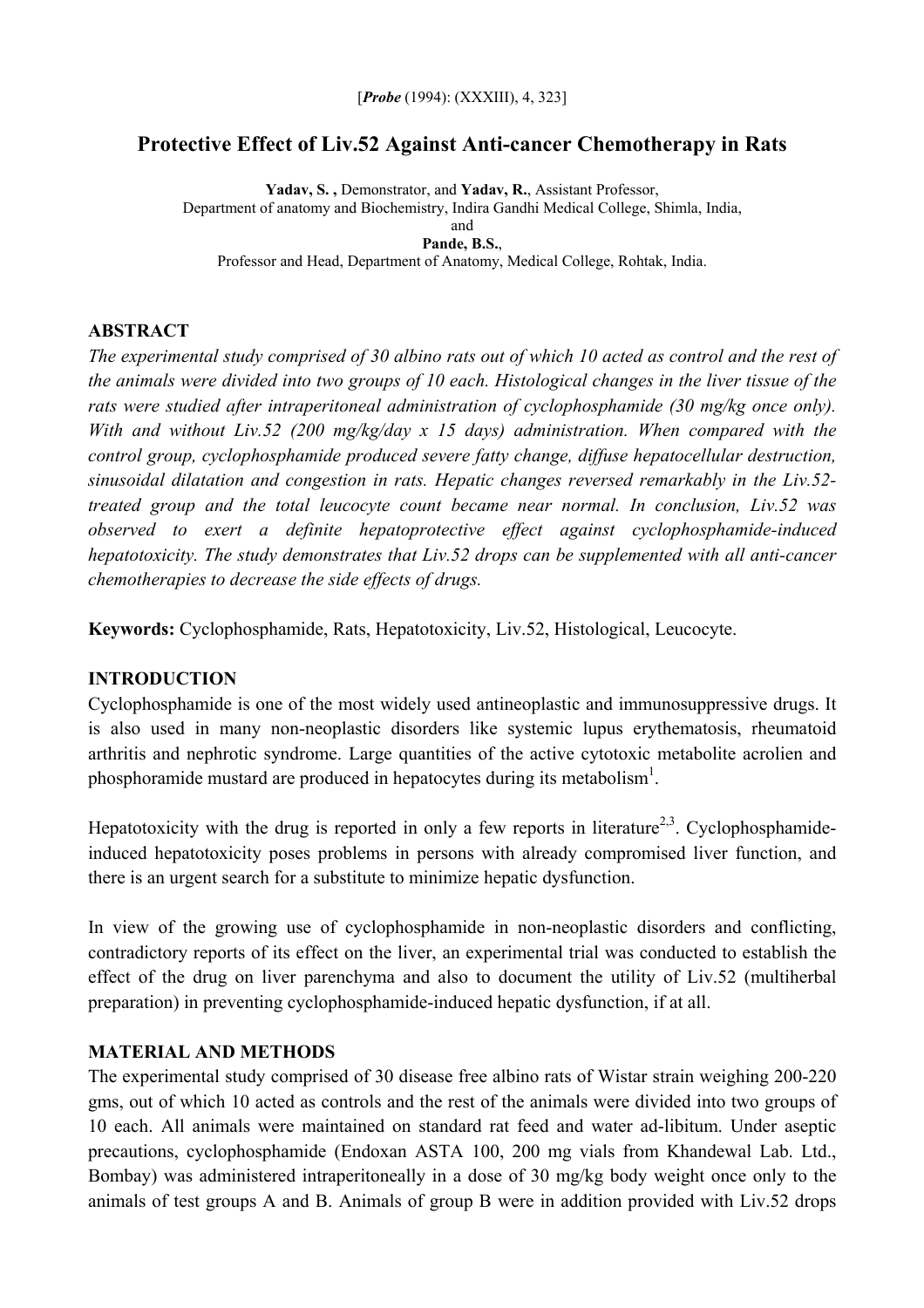daily for 15 days. No drug was administered to the control group. A record of petechial hemorrhage in skin, color of urine, bleeding from orofaecal route and the number of animals dying during the experiment was kept. Slides for total leukocyte count were also made for all the groups. On day 15 under ether anesthesia, the livers were removed and processed by conventional paraffin sectioning and haemotoxylin and eosin staining. Changes in each group were compared with respect to overall findings. The protective effect of Liv.52 was evaluated with respect to the number of deaths, total leukocyte count and effect on hepatic parenchyma.

## **RESULTS**

Alteration in body weight and total leukocyte count was observed after the administration of cyclophosphamide. In the cyclophosphamide-treated group, the total leukocyte count was 5000 with a mortality rate of 30%. The liver showed disrupted lobular architecture, diffuse hepatocellular destruction, severe fatty change (Figs.1 and 2 ) almost involving the whole liver lobule with sinusoidal congestion and dilatation. The central vein was dilated with a mean diameter of 148.6 m.



**Figure 1:** Control group. Photomicrograph of liver showing normal liver parenchyma of rat. H&E x 100.

In the Liv.52-treated group, there was relatively less extensive fatty change as well as sinusoidal dilatation and congestion. Fatty change was diminished tremendously (Fig.3) but mononuclear infiltrate was more pronounced. Liv.52 post treatment reduced the leucopenia induced by cyclophosphamide in rats (Fig.4). Protection against mortality was observed in the cyclophosphamide-treated animals in the presence of Liv.52 drops. The central vein showed a mean diameter of 95m. In a nutshell, the Liv.52-treated group almost showed a reversal of hepatic changes induced by clophosphamide.



phosphamide. Photomicrograph showing fatty change in liver parenchyma with dilatation & congestion of sinusoids. H&E x 100.



**Figure 3:** Changes after administration of cyclophosphamide with Liv.52 drops. Photomicrograph showing disappearance of fatty change and sinusoidal dilatation after administration of Liv.52 drops. H&E x 100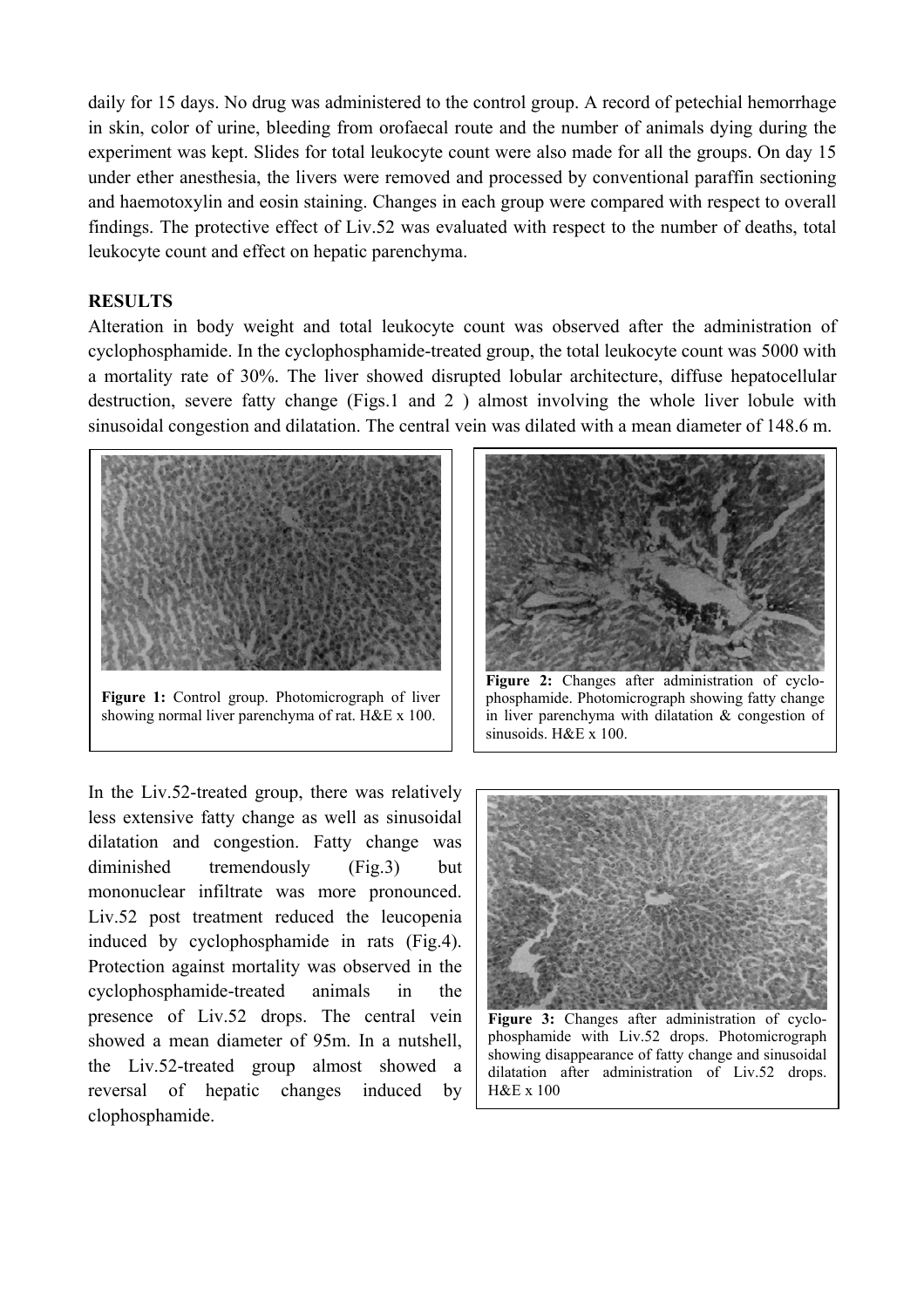# **DISCUSSION**

Hepatotoxicity of cyclophosphamide is attributed to the generation of the cytotoxic metabolite acrolien and phosphoramide mustard during its metabolism. Accumulation and binding of the cytotoxic intermediate to Cyt-P-450 of the hepatocytes renders it inactive and paralyses the toxin neutralizing machinery of the hepatocytes manifested in the form of hepatocellular destruction. Reports of hepatotoxicity reported in literature are few, probably due to the huge functional reserve of the liver and also the regenerating



cyclophosphamide. Our findings of severe fatty infiltration, diffuse hepatocellular destruction, sinusoidal dilatation and congestion are consistent with previous studies. capacity of the liver parenchyma. Growing consumption of alcohol and other hepatotoxic drugs also compromises liver function, and in only such cases, we find hepatic dysfunction with use of

may also be due to the protection of the gastrointestinal tract and haemopoietic organs by Liv.52 against the toxicity of cyclophosphamide. The reversal of fatty change and hepatocellular destruction with treatment with Liv.52 drops may be due to the liberation of –SH group of Cyt-P450, thereby showing a definite hepatoprotective effect against cyclophosphamide-induced hepatotoxicity. Increased survival in the Liv.52 treated group

effect of Liv.52 against all other anticancer drugs needs to be evaluated before utilizing it with ancer chemotherapy. c Cyclophosphamide administration leads to severe bone marrow depression manifested as marked leukopenia, bleeding tendencies and even hemorrhage. Severe immunosuppression occurs leading to decreased immunity and increased preponderance to severe infections manifested in the form of increased mortality rate. Liv.52 probably exerts its effect by protecting the blood forming organs against cyclophosphamide-induced hepatotoxicity. In a nutshell, Liv.52 appears to modify cyclophosphamide damage to liver and helps in the regeneration of damaged hepatocytes. The

## **REFERENCES**

- 1. Ohno, Y., Ormstad, K. Formation toxicity and inactivation of acrolien during biotransformation of cyclophosphamide as studied in freshly isolated cells from rat liver and kidney. *Toxicology* (1985): 57, 99.
- 2. Aubrey, D.A. Massive hepatic necrosis after cyclophosphamide. *Br. Med. J*. (1970): 3, 588.
- 3. Bacon, A.M., Rosenberg, S.A. Cyclophosphamide hepatotoxicity in a patient with systemic lupus erythematosis. *Ann. Intern. Med*. (1982): 97, 62-63.
- 4. Goldberg, J.W., Lidsky, M.D. Cyclophosphamide associated hepatotoxicity. Sou. Med. J. (1985): 78, 222.